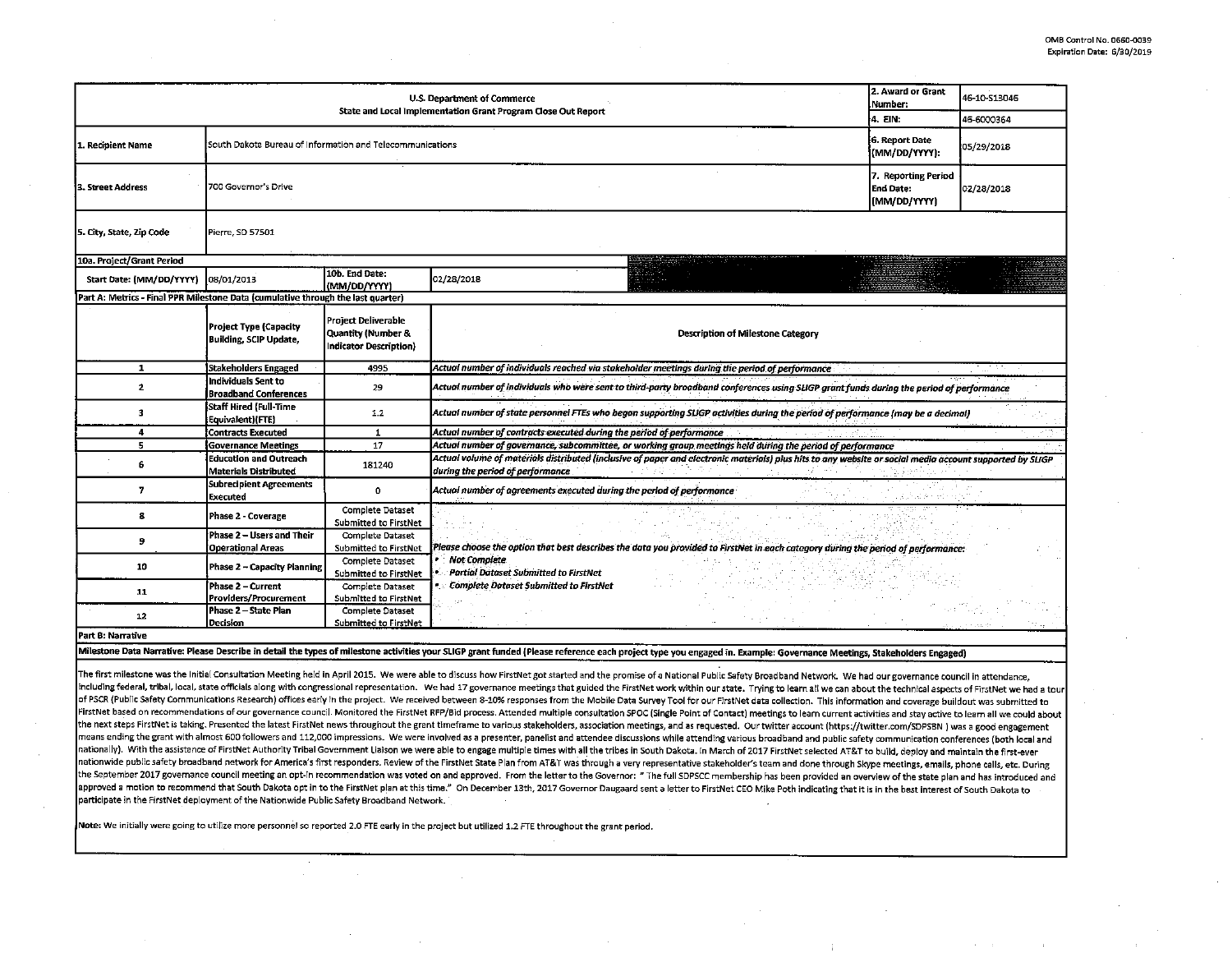# Please describe in detail any SUGP program priority areas (education and outreach, governance, etc.) that you plan to continue beyond the SLIGP period of perfonnance.

We are not actively planning any more education or outreach events. Our only outreach will be through association meetings or as requested for assistance by the FirstNet Authority. We believe that is the task for the marke Our governance council will continue to meet and with FirstNet being a public safety communication opportunity it will be a part of the quarterly agenda. With the help of SLIGP 2.0 grant program we plan to continue to rese capabilities with FirstNet through Apps, situational awareness software, sharing of databases, and etc. We also plan to work towards any centralized databases, software, applications that can be utilized now that we have a The hope is that this will create ease of use of new technologies and take advantage of any synergies we can create across our state and across public safety disciplines.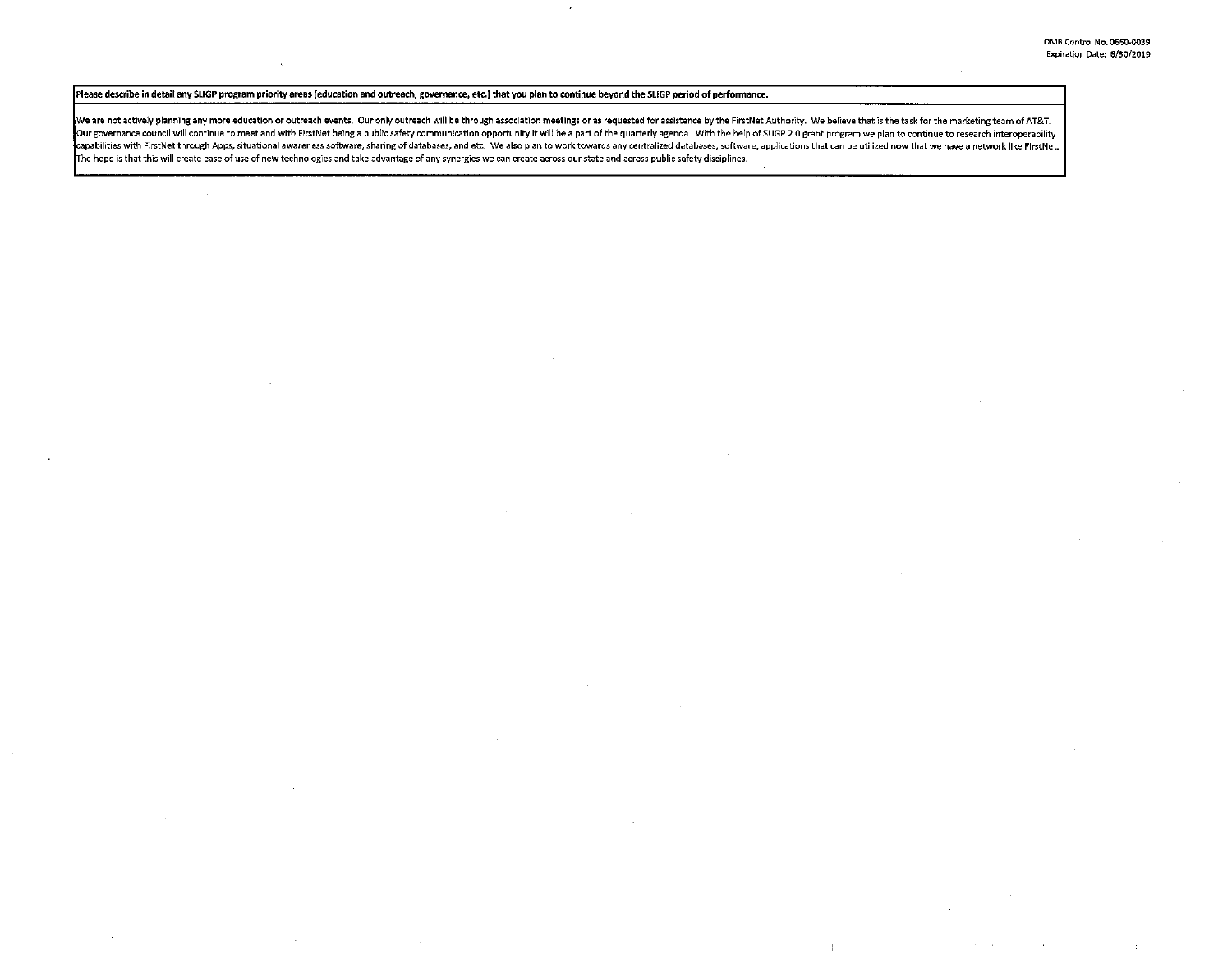$\mathbf{q}$  and  $\mathbf{q}$  and  $\mathbf{q}$ 

 $\sim 100$ 

 $\mathbf{r}$ 

### Data collection narrative: Please describe in detail the status of your SUGP funded data collection activities.

We were able to have staff work with the MDST (Mobile Data Survey Tool) and collect as much data as possible from our local first responders and provide it to FirstNet. We created materials to explain now to take the surve outreach activities we informed the stakeholders of this survey and asked for participation. We received between 8-10% response from the Mobile Data Survey Tool for our FirstNet data collection. It is always challenging to surveys. These stakeholders are busy, and the information was not easy to find and required some time and effort to research locally to get accurate data.

## Please describe In detail any data collectlon activities you plan to continue beyond the SLlGP period of performance.

We do not have any funding to continue any data collection activities. If FirstNet requests data collection or we collect information via working groups and we are approved to utilize SLIGP 2.0 grant funds then we will col requested.

# Lessons Learned: Please share any lessons learned or best practices that your organization implemented during your SLlGP project.

We have built great relationships with our neighbor states over the years. We were able to build on those relationships to constantly be improving public safety communications and interoperability. No matter the technology LTE, FirstNet, Commercial POTS, etc) it still comes down to people working with people with a good plan to start with. Then as incidents occur you improve your plans for the next event based on what was learned.

The South Dakota Public Safety Communication council (Also our governance council) is a needed entity in South Dakota to continue informing all public safety stakeholders about communication interoperability across our sta

The folks in the public safety industry are some of the most dedicated to their profession. They are willing to help anyone, anywhere, who is in need of their expertise. As a result it is our responsibility to provide them that may be) to perform at peak performance no matter the circumstances.

### Part C: Staffing

| Staffing Table - Please provide a summary of all positions funded by SLIGP. |                     |                                                                                                                                                                                                                              |  |  |  |  |
|-----------------------------------------------------------------------------|---------------------|------------------------------------------------------------------------------------------------------------------------------------------------------------------------------------------------------------------------------|--|--|--|--|
| FTE%                                                                        | Project(s) Assigned | Change                                                                                                                                                                                                                       |  |  |  |  |
|                                                                             |                     |                                                                                                                                                                                                                              |  |  |  |  |
|                                                                             |                     |                                                                                                                                                                                                                              |  |  |  |  |
|                                                                             |                     |                                                                                                                                                                                                                              |  |  |  |  |
|                                                                             |                     |                                                                                                                                                                                                                              |  |  |  |  |
|                                                                             |                     |                                                                                                                                                                                                                              |  |  |  |  |
|                                                                             |                     | 20 Provide oversight of all SLIGP project activities<br>100 Provide daily support for the SLIGP process<br>10 Provide adminstrative support for grant management<br>5 Provide engineering expertise and staffing for project |  |  |  |  |

#### Part D: Contracts and Funding

Subcontracts Table - Include all subcontractors engaged during the period of performance. The totals from this table must equal the "Subcontracts Total" in your Budget Worksheet

| Name                                                            | Subcontract Purpose                | Type<br>(Vendor/Subrec.) | RFP/RFQ Issued (Y/N) | Total Federal Funds  <br>Allocated | <b>Total Matching Funds</b><br>Allocated |
|-----------------------------------------------------------------|------------------------------------|--------------------------|----------------------|------------------------------------|------------------------------------------|
| Bureau of Information and Telecommunications (Development team) | Prepare/build maintain our website |                          |                      | \$1,236.00                         | \$0.00                                   |
|                                                                 |                                    |                          |                      |                                    |                                          |
|                                                                 |                                    |                          |                      |                                    |                                          |
| ____                                                            |                                    |                          |                      |                                    |                                          |

**Budget Worksheet** 

Columns 2, 3 and 4 must match your project budget for the entire award and your final SF 424A. Columns 5, 6, and 7 should list your final budget figures, cumulative through the last quarter

| <b>Project Budget Element (1)</b> | Federal Funds Awarded (2) | <b>Approved Matching</b><br>Funds (3) | <b>Total Budget (4)</b> | Final Federal Funds<br>Expended (5) | Final Approved<br>Matching Funds<br>Expended (6) | <b>Final Total funds</b><br>Expended (7) |
|-----------------------------------|---------------------------|---------------------------------------|-------------------------|-------------------------------------|--------------------------------------------------|------------------------------------------|
| a. Personnel Salaries             | \$336,788.00              | S86,186.00                            | \$422,974.00            | \$301,103.29                        | 584.385.15                                       | \$385,488.44                             |
| b. Personnel Fringe Benefits      | \$67.356.00               | \$17,237.00                           | \$84,593.00             | \$59,394.14                         | \$12,465.34                                      | 571.859.48                               |
| c. Travel                         | \$50,000,00               | \$37,335.00                           | \$87.335.00             | \$41,333.06                         | 512,273.00                                       | \$53,606.06                              |
| d. Equipment                      | \$0.00                    | \$0.00                                | <b>SO 00</b>            | \$0.00                              | \$0.00                                           | \$0.00                                   |
| e. Materials/Supplies             | \$30,040.00               | \$356.00                              | \$30,396.00             | \$5,272.87                          | \$355.79                                         | \$5,628.66                               |
| ff. Subcontracts Total            | \$50,000.00               | \$0.00                                | \$50,000.00             | \$1,236.00                          | \$0.00                                           | \$1,236.00                               |
| g. Other                          | \$29,932.00               | \$0.00                                | \$29,932.00             | \$28,412.80                         | \$0.00                                           | \$28,412.80                              |
| Indirect                          | \$0.00                    | \$0.00                                | \$0.00                  | <b>SO.00</b>                        | 50.OD                                            | \$0.00                                   |
| h. Total Costs<br>__________      | \$564.116.00              | \$141,114.00                          | \$705,230.00            | \$436,752.16                        | \$109,479.28                                     | \$546,231.44                             |